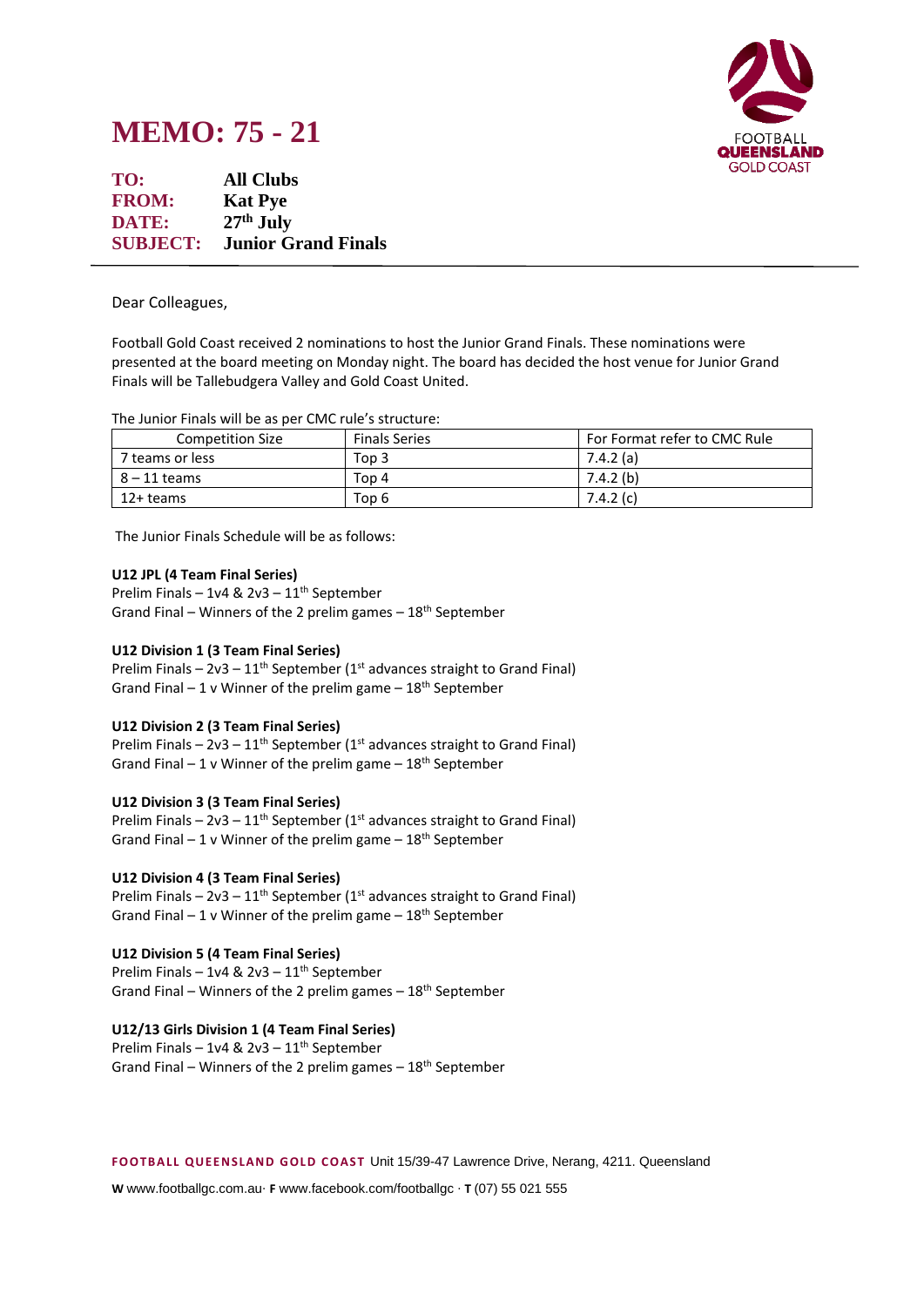

# **U12/13 Girls Division 2 (4 Team Final Series)** Prelim Finals – 1v4 &  $2v3 - 11$ <sup>th</sup> September

Grand Final – Winners of the 2 prelim games  $-18<sup>th</sup>$  September

**U13 JPL Blue (4 Team Final Series)** Prelim Finals – 1v4 &  $2v3 - 11$ <sup>th</sup> September Grand Final – Winners of the 2 prelim games  $-18<sup>th</sup>$  September

## **U13 JPL Yellow (3 Team Final Series)**

Prelim Finals –  $2v3 - 11$ <sup>th</sup> September ( $1<sup>st</sup>$  advances straight to Grand Final) Grand Final  $-1$  v Winner of the prelim game  $-18$ <sup>th</sup> September

## **U13 Division 1 (4 Team Final Series)**

Prelim Finals – 1v4 &  $2v3 - 11$ <sup>th</sup> September Grand Final – Winners of the 2 prelim games  $-18<sup>th</sup>$  September

## **U13 Division 2 North (4 Team Final Series)**

Prelim Finals – 1v4 &  $2v3 - 11$ <sup>th</sup> September Grand Final – Winners of the 2 prelim games  $-18<sup>th</sup>$  September

## **U13 Division 2 South (3 Team Final Series)**

Prelim Finals –  $2v3 - 11^{th}$  September ( $1^{st}$  advances straight to Grand Final) Grand Final  $-1$  v Winner of the prelim game  $-18$ <sup>th</sup> September

## **U14 JPL (4 Team Final Series)**

Prelim Finals – 1v4 &  $2v3 - 11$ <sup>th</sup> September Grand Final – Winners of the 2 prelim games  $-18<sup>th</sup>$  September

## **U14 Division 1 (6 Team Final Series)**

Major/Minor Finals - 3v6 & 4v5 - Tuesday 7<sup>th</sup> September Prelim Finals – 1 v lowest remaining seed & 2 v highest remaining seed –  $11^{th}$  September Grand Final – Winners of the 2 prelim games  $-18<sup>th</sup>$  September

## **U14 Division 2 (4 Team Final Series)**

Prelim Finals – 1v4 &  $2v3 - 11$ <sup>th</sup> September Grand Final – Winners of the 2 prelim games  $-18<sup>th</sup>$  September

## **U14/15 Girls Division 1 (4 Team Final Series)**

Prelim Finals –  $1v4$  &  $2v3 - 10$ <sup>th</sup> September Grand Final – Winners of the 2 prelim games  $-17<sup>th</sup>$  September

**U14/15 Girls Division 2 (3 Team Final Series) – N.B Grand Final will be played on the Saturday 18th Sept** Prelim Finals  $-2v3 - 10^{th}$  September (1st advances straight to Grand Final) Grand Final  $-1$  v Winner of the prelim game  $-18$ <sup>th</sup> September